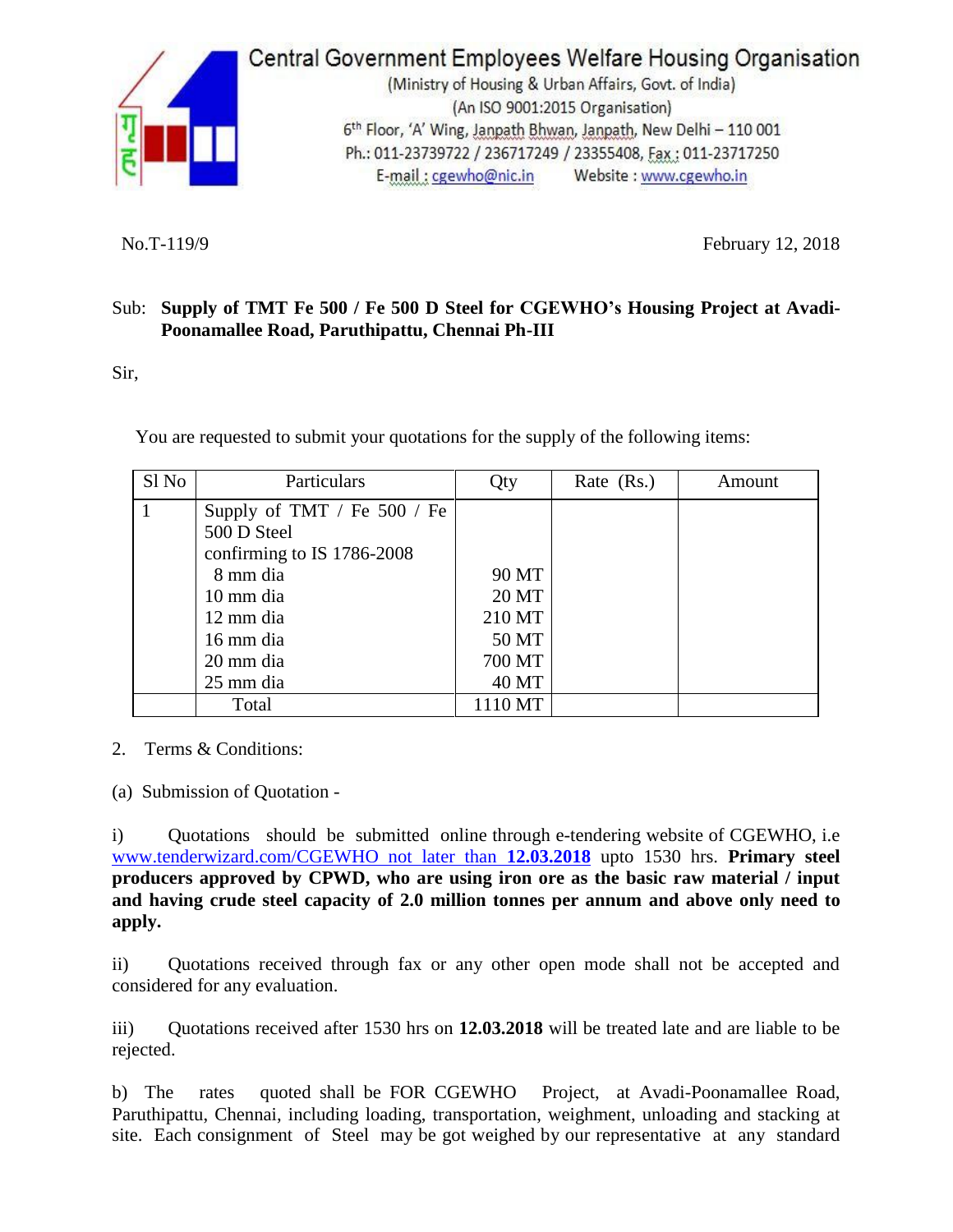weigh bridge in presence of the representatives of the supplier. The weight so recorded shall be final and binding. All expenses for weighment shall have to be borne by the supplier.

c) **The rates quoted shall include GST and other taxes if any.** Details in this regard should be invariably submitted with your offer as to how much each component comprises of on the basic price. **The rates quoted should be firm for the period of supply of 1 month.**  However, any future increase / decrease in statutory taxes and levies shall be reimbursed to you / payable by you, as per actuals on production of documentary evidence. However, no increase towards Railway / Road freight and other increase shall be admissible.

d) Rate and amount shall be quoted both in figures and words.

e) CGEWHO is not bound to accept the lowest or any quotation for whatsoever reason and reserve its right to accept or reject in whole or in part any or all the quotations received without assigning any reason.

f) Responding firms must keep their quotations valid for a period of 30 days from the date of opening of the quotation.

g) The CGEWHO shall be at liberty to alter the quantity of steel mentioned in the supply order by 25% (increase or decrease). The additional quantities if required shall be supplied in the same period as mentioned above.

h) The owner reserves the right to split the order between more than one party if desired without assigning any reason whatsoever. The quoted rates and terms and conditions should hold good for the reduced quantity of the order finally accepted.

i) The owner reserves the right to foreclose the supply order at any stage if so desired without assigning any reason whatsoever.

j) Schedule of delivery: **The delivery of material will start immediately and shall be spread over one month from the date of issue of supply order**. The schedule should be further coordinated with Project Manager at site. If the supplier fails to supply the material as per the schedule given by our Project Manager or defaults any of the conditions listed herein then the material shall be purchased by CGEWHO from the open market at the risk and cost of the supplier.

k) Test Certificates: Test certificates as per IS 1786 - 1985 will have to be submitted by the supplier.

l) Weight: Sectional weight of the material shall be strictly as per IS 1786 - 1985 specifications.

m) Length: The length of the material shall be in standard of length of 9m and above.

n) Inspection: CGEWHO will be at liberty to inspect the material. If so required a joint sampling & testing will be got done by our Project Manager in the presence of supplier's representative. Material, if found defective/substandard will be rejected and shall have to be removed by the supplier at his own risk and cost within 7 days of receiving notice from the CGEWHO. The supplier will also immediately refund the entire amount paid against the defective consignment by CGEWHO along with an interest of 15% p.a.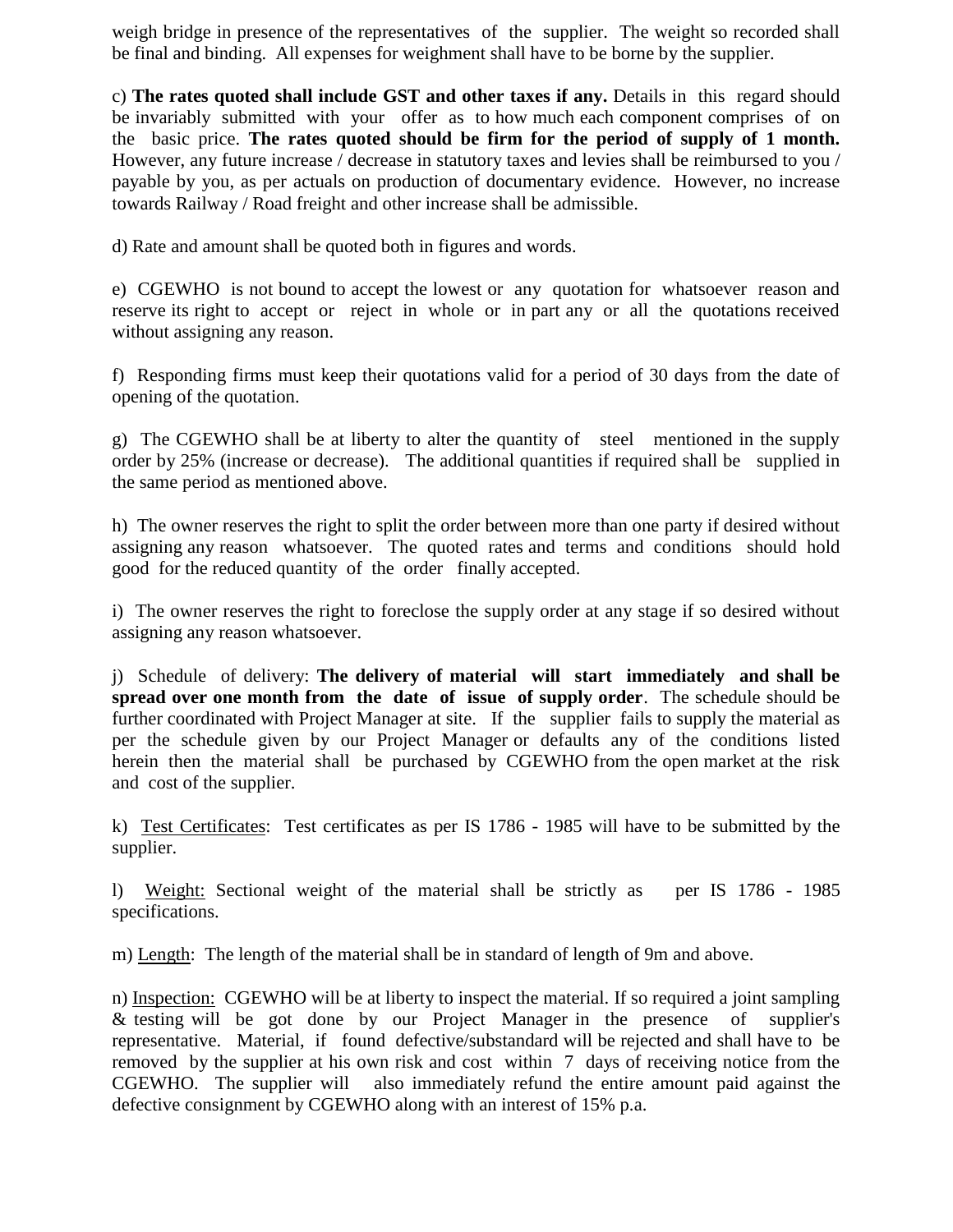o) The GST No. of your organisation should be mentioned in the bill and bills should be originated from the Tamil Nadu State only. Our GST No. is **33AAATC1861B1ZF**, which should also be clearly mentioned on invoice*.* 

- p) Payment:
- (i) The bill towards each consignment shall have to be forwarded to our Project Manager Chennai, who will verify and pay 95% of the bill amount. Balance 5% shall be released from H.O, Delhi on completion of the total supply against the order and receipt of the verified bill in H.O from the Project Manager.

## (Alternatively)

(ii) Payment may be released to you in advance against each consignment as requested by your company. The consignment shall be as per the schedule issued to you by our Project Manager. You shall also submit a GST paid bill against each consignment.

q) Offer of any supplier who stipulated alterations to any of the conditions/specifications laid down in the tender enquiry or imposes any new condition, is liable to be rejected.

r) Quotations shall be opened immediately after expiry of the time fixed for receipt of quotations or intending suppliers who have submitted quotations and may be present.

s) **The name of the authorized person, his e-mail ID, mobile no. and fax no. is required to be mentioned in the quotation.** 

Yours faithfully,

 (M K Maity) Dy. Director (Admn) & POPC for Chief Executive Officer